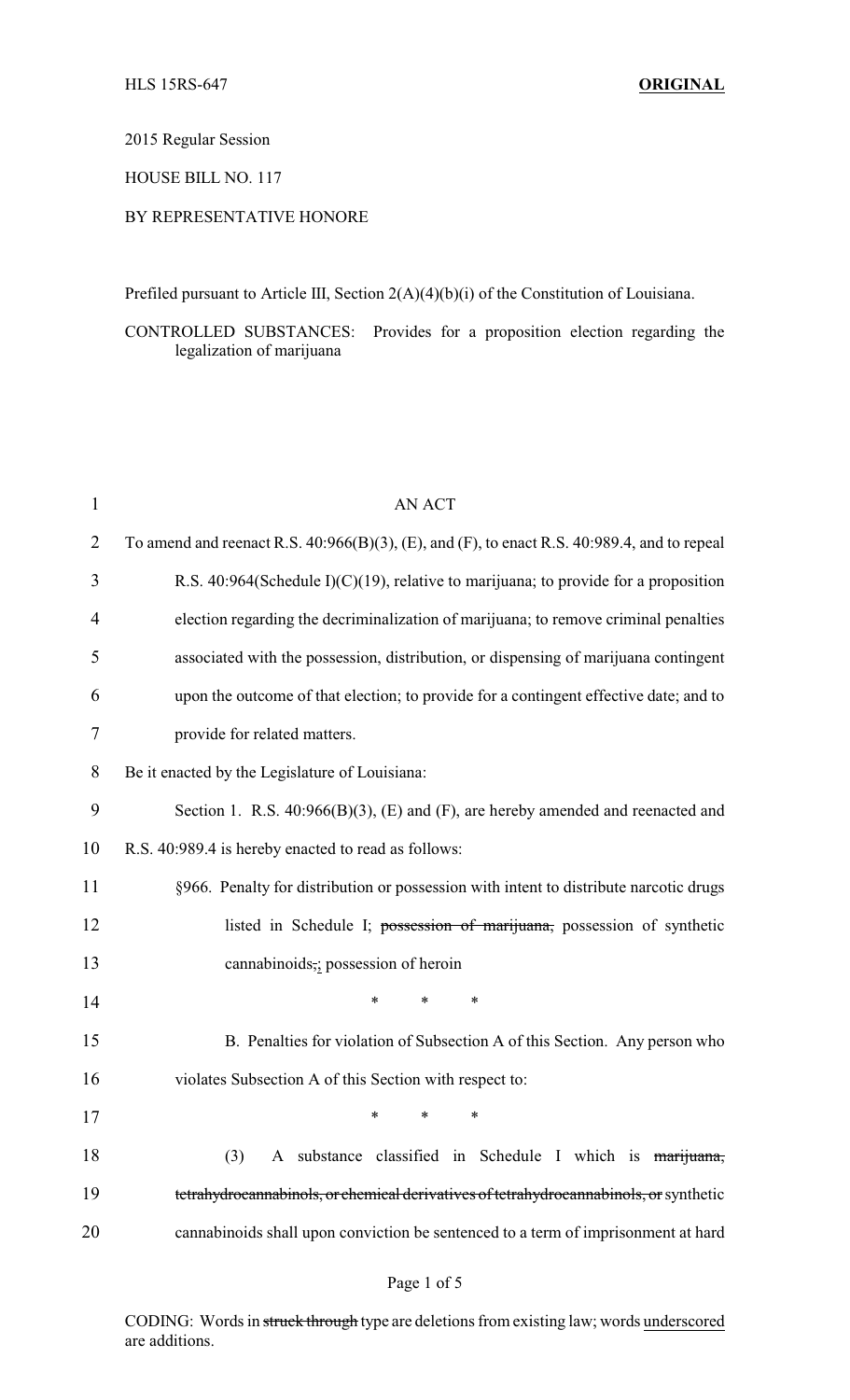labor for not less than five nor more than thirty years, and pay a fine of not more than fifty thousand dollars.

\* \* \*

4 E. Possession of marijuana, or synthetic cannabinoids. (1) Except as provided in Subsections E and F of this Section, on a first conviction for violation of Subsection C of this Section with regard to marijuana, tetrahydrocannabinol, or chemical derivatives thereof, or synthetic cannabinoids, the offender shall be fined not more than five hundred dollars, imprisoned in the parish jail for not more than six months, or both.

 (2)(a) Except as provided in Subsection F or G of this Section, on a second 11 conviction for violation of Subsection C of this Section with regard to marijuana, 12 tetrahydrocannabinol or chemical derivatives thereof, or synthetic cannabinoids, the offender shall be fined not less than two hundred fifty dollars, nor more than two thousand dollars, imprisoned with or without hard labor for not more than five years, or both.

 (b) If the court places the offender on probation, the probation shall provide for a minimum condition that he participate in a court-approved substance abuse program and perform four eight-hour days of court-approved community service activities. Any costs associated with probation shall be paid by the offender.

 (3) Except as provided in Subsection F or G of this Section, on a third or subsequent conviction for violation of Subsection C of this Section with regard to 22 marijuana, tetrahydrocannabinol or chemical derivatives thereof, or synthetic cannabinoids, the offender shall be sentenced to imprisonment with or without hard labor for not more than twenty years, and may, in addition, be sentenced to pay a fine of not more than five thousand dollars.

 (4) A conviction for the violation of any other statute or ordinance with the same elements as R.S. 40:966(C) prohibiting the possession of marijuana, 28 tetrahydrocannabinol or chemical derivatives thereof, or synthetic cannabinoids shall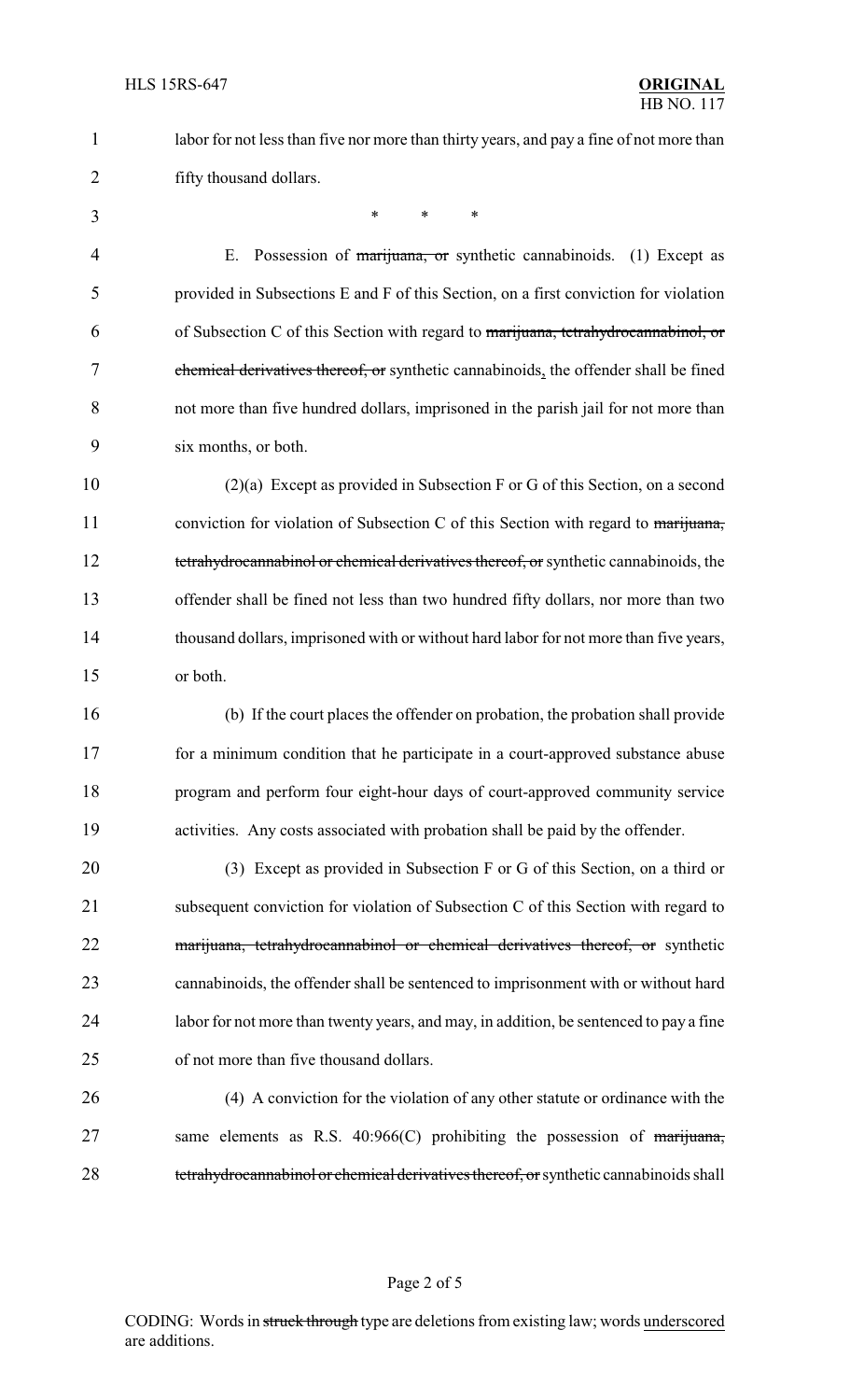1 be considered as a prior conviction for the purposes of this Subsection relating to 2 penalties for second, third, or subsequent offenders.

 (5) A conviction for the violation of any other statute or ordinance with the same elements as R.S. 40:966(B)(3) prohibiting the distributing or dispensing or 5 possession with intent to distribute or dispense marijuana, of marijuana,<sup>†</sup> tetrahydrocannabinol or chemical derivatives thereof, or synthetic cannabinoids shall be considered as a prior conviction for the purposes of this Subsection relating to penalties for second, third, or subsequent offenders.

9 F. Except as otherwise authorized in this Part:

10 (1) Any person who knowingly or intentionally possesses sixty pounds or 11 more, but less than two thousand pounds of marijuana, tetrahydrocannabinol or 12 chemical derivatives thereof, or synthetic cannabinoids shall be sentenced to serve 13 a term of imprisonment at hard labor of not less than five years, nor more than thirty 14 years, and to pay a fine of not less than fifty thousand dollars nor more than one 15 hundred thousand dollars.

 (2) Any person who knowingly or intentionally possesses two thousand **pounds** or more, but less than ten thousand pounds of marijuana, 18 tetrahydrocannabinol or chemical derivatives thereof, or synthetic cannabinoids shall be sentenced to serve a term of imprisonment at hard labor of not less than ten years nor more than forty years, and to pay a fine of not less than one hundred thousand 21 dollars nor more than four hundred thousand dollars.

22 (3) Any person who knowingly or intentionally possesses ten thousand 23 pounds or more of marijuana, tetrahydrocannabinol or chemical derivatives thereof, 24 or synthetic cannabinoids shall be sentenced to serve a term of imprisonment at hard 25 labor of not less than twenty-five years, nor more than forty years and to pay a fine 26 of not less than four hundred thousand dollars nor more than one million dollars.

27 \* \* \* \*

### Page 3 of 5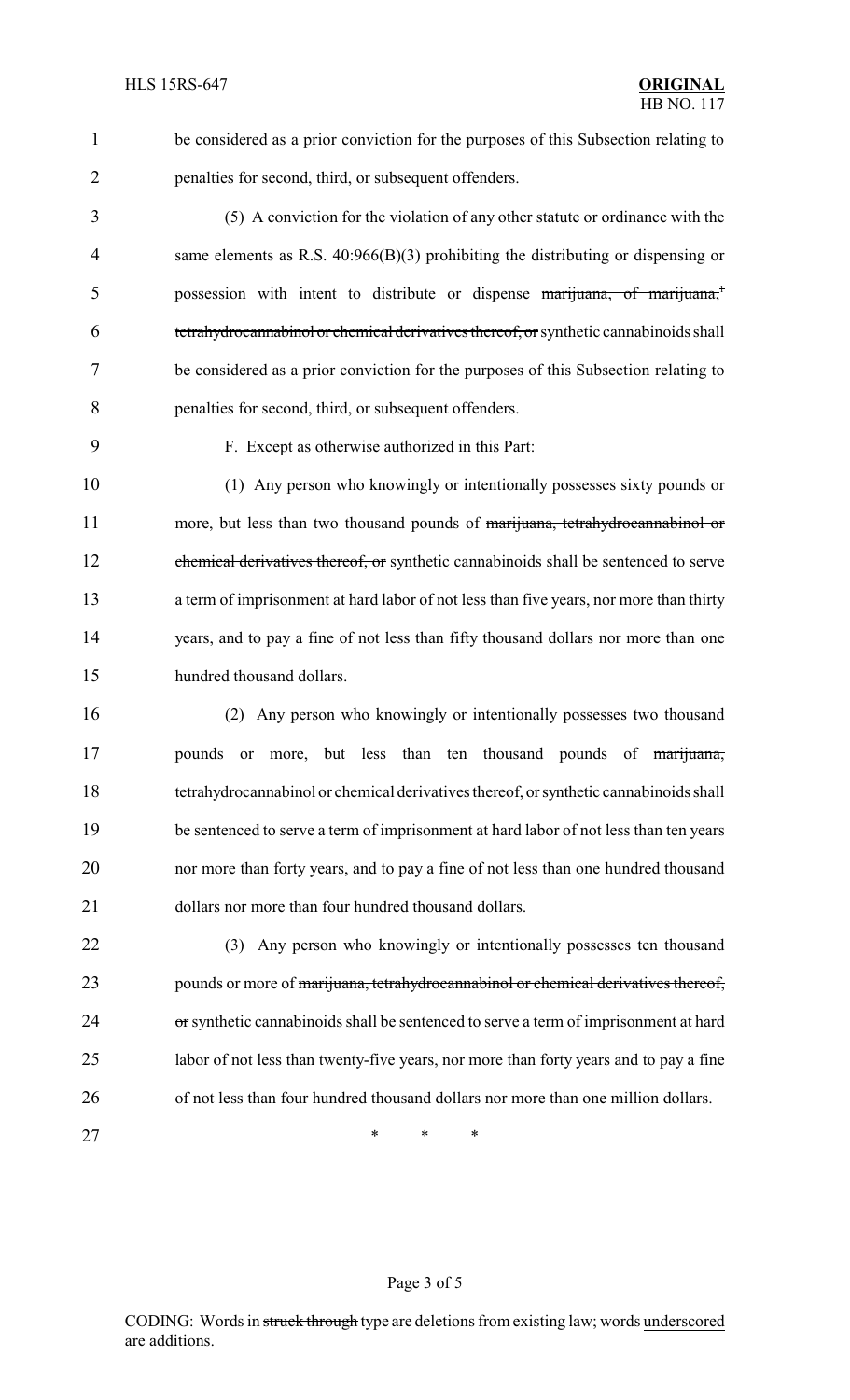| $\mathbf{1}$   | Section 2. R.S. 40:989.4 is hereby enacted to read as follows:                        |
|----------------|---------------------------------------------------------------------------------------|
| $\overline{2}$ | §989.4. Decriminalization of marijuana; election; ballot language                     |
| 3              | A.(1) At the statewide general election occurring on November 8, 2016, a              |
| $\overline{4}$ | proposition shall appear on the ballot in every parish to determine whether the       |
| 5              | possession, distribution, or dispensing of marijuana, tetrahydrocannabinols, or       |
| 6              | chemical derivatives thereof shall be legal for persons twenty-one years of age or    |
| 7              | older.                                                                                |
| 8              | (2) The ballot for the election shall state as follows:                               |
| 9              | "PROPOSITION ON DECRIMINALIZATION OF MARIJUANA                                        |
| 10             | distribution,<br>Shall<br>possession,<br>dispensing<br>the<br>of<br>or<br>marijuana,  |
| 11             | tetrahydrocannabinols, or chemical derivatives thereof by persons twenty-one years    |
| 12             | of age or older no longer be a criminal offense in the state of Louisiana?"           |
| 13             | $B(1)$ If a majority of the qualified electors of the election area voting on the     |
| 14             | proposition approve the proposition, then the possession, distribution, or dispensing |
| 15             | of marijuana, tetrahydrocannabinols, or chemical derivatives thereof by persons       |
| 16             | twenty-one years of age or older shall no longer be a criminal offense subject to law |
| 17             | subsequently enacted to provide for the regulation and taxation of marijuana sales.   |
| 18             | (2) If a majority of the qualified electors of the election area voting on the        |
| 19             | proposition vote against such proposition, then the possession, distribution, or      |
| 20             | dispensing of marijuana, tetrahydrocannabinols, or chemical derivatives thereof shall |
| 21             | remain illegal as provided by law.                                                    |
| 22             | C. The secretary of state shall prepare the ballot for the election.                  |
| 23             | D. Except as otherwise provided, the election required pursuant to this               |
| 24             | Section shall be conducted in accordance with the Louisiana Election Code.            |
| 25             | E. Notwithstanding Chapter 8-A of the Louisiana Election Code, the costs              |
| 26             | of the election required pursuant to this Section shall be borne by the state.        |
| 27             | Section 3. R.S. 40:964(Schedule $I(C)(19)$ ) is hereby repealed in its entirety.      |
| 28             | Section 4. This Section and Sections 2 and 5 of this Act shall become effective on    |
| 29             | August 1, 2015.                                                                       |